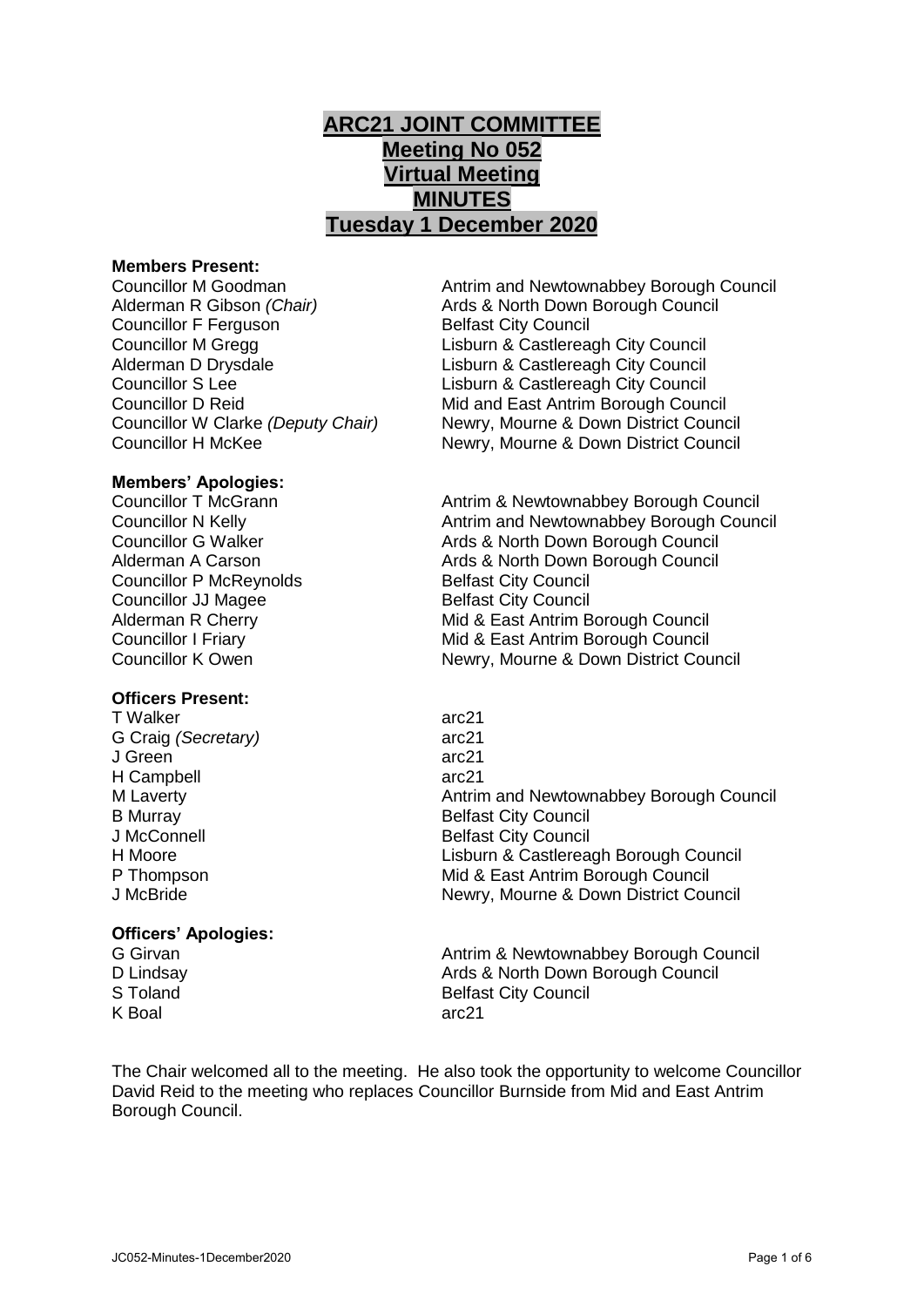### **Item 1 - Conflicts of Interest Statement**

The Chair read out the Conflicts of Interest Statement. There were no conflicts noted. **Action: Noted**

## **Item 2 - Apologies**

Apologies were noted. **Action: Noted** Apologies were noted.

# **Item 3 - Minutes of Joint Committee Meeting 051 held on 29 October 2020**

The minutes of the Joint Committee meeting 051 held on 29 October 2020 were agreed. **Action: Agreed**

# **Item 4 - Matters Arising**

There were no matters arising.

**Action: Noted**

The Chair advised Members that the meeting would now go "In Committee", which was proposed and seconded accordingly.

# **IN COMMITTEE**

Matters of a confidential and commercially sensitive nature were discussed under these agenda items.

Following discussion on the commercially sensitive matters, the Chair advised members that the meeting would now return to the main agenda but whilst "*in committee*" there were three matters discussed as follows:

**Item 5 - Minutes of Joint Committee Meeting 051 held on 29 October 20 'in committee' Action: Agreed**

| <b>Item 6 - Matters Arising</b>           | <b>Action: Noted</b> |  |
|-------------------------------------------|----------------------|--|
| Item 7 - Residual Waste Treatment Project | <b>Action: Noted</b> |  |

The Chair advised members that the meeting would now come out of the "in committee" process and return to the main agenda, which was agreed.

**Action: Agreed**

#### **OUT OF COMMITTEE**

#### **Item 8 - Contracts and Operations Briefing Report**

Mr Walker provided an overview to the Joint Committee of the arc21 contracts and supplies orders as well as an update on the contract tonnages.

He reported that all contractors are providing the required services to arc21 and that no contingency measures have been required.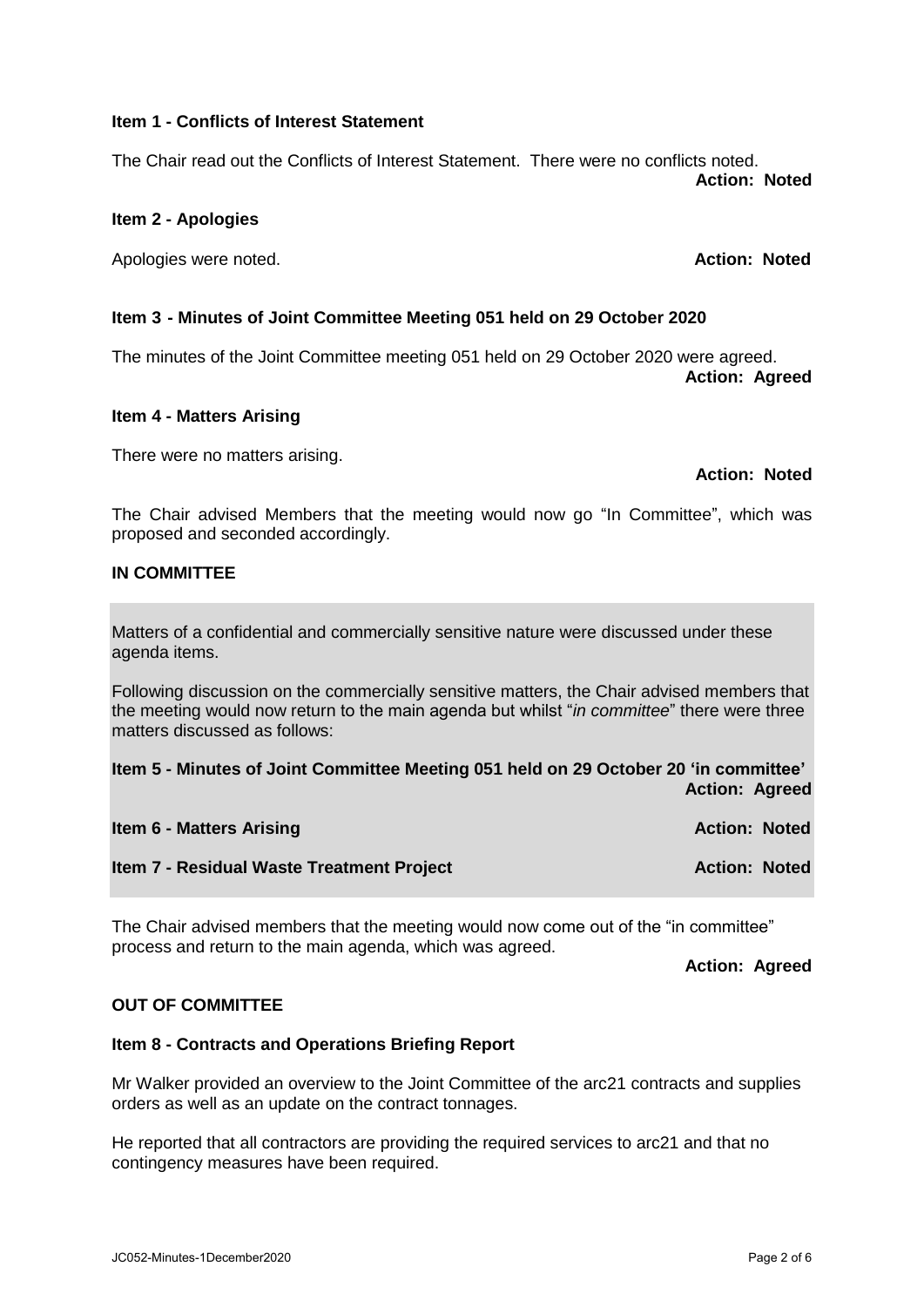There have been increases in the tonnages treated through the MRF contracts, mixed food and garden waste collected at kerbside and residual waste sent to landfill when compared to tonnages delivered in October 2019.

He advised that arc21 continues to liaise with contractors and suppliers with regard to BREXIT and to circulate relevant information promulgated by government etc. as and when it is relevant.

He discussed some key issues as follows:

 Labour – Some contractors are reliant on foreign labour, with some experiencing difficulties since it became clear we were leaving the EU. This is more in the handpicking sorting lines associated with the MRF's and textile sorting facilities. The issue was considered by the Migration Advisory Committee (MAC) which, earlier in the year in response to enquiries, launched a call for evidence on Shortage Occupation Lists (SOL) relevant to the waste sectors. In terms of refuse/salvage occupations for the manual sorting of waste and recycling, stakeholders reported a reliance on EEA workers, however this occupation is ineligible for inclusion as it is rated below RQF3-5 level. The Northern Ireland Government reported possible skills needs to support growth in green jobs more generally.

Furthermore, MAC did not recommend adding waste disposal and environmental service managers to the SOL at this time. So there is a staffing risk which is unlikely to transpire on day 1, but could impinge on some arc21 contracts. Companies affected have put efforts into recruitment campaigns etc. and the situation will be kept under review.

- Movement of materials It is thought that there will be greater impact on materials entering NI than exiting. The landfill, organics, street sweeping and haulage contracts are not affected. Some materials from the MRF and WEEE contracts send materials to the UK so any delays/reduction in container availability may impact – this can be mitigated by additional storage arrangements and other contingency arrangements if it becomes an issue.
- Availability of spare parts for plant and machinery contractors are holding parts to mitigate availability and/or price rises, others are seeking to establish supply network outside of the EU in case of price rises and/or availability issues;
- Fuel a number of contractors have specific arrangements in place in the event of fuel shortages;
- The role of DAERA has been established regarding the provision of support and prioritisation for dealing with requests for changes to licences etc. – should that be required.
- Supplies have a higher likelihood of impact early on both in terms of delay and/or cost.
- Raw materials may come from EU so may be liable for tariffs and there is a further possibility of delays regarding shipping.
- Many suppliers have bought in additional raw materials but these will not last indefinitely.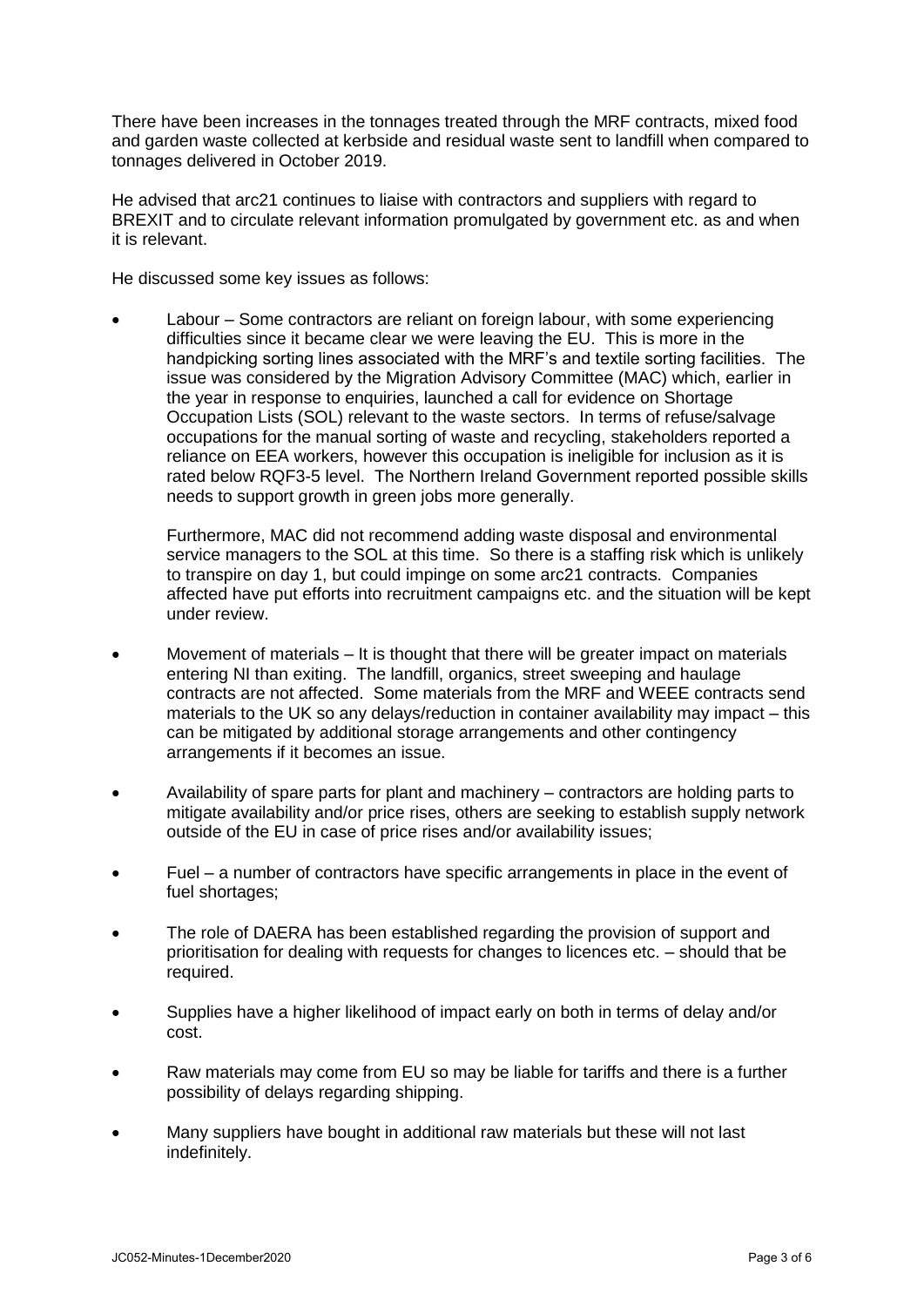- Increased paperwork associated with these activities (including haulage) has been established or is probable – may have cost and/or time implication.
- Councils advised to order any supplies early so delays can be mitigated and any prices issues discussed in a timely manner.

Mr Walker also provided a written update on the Tax on Plastic Packaging. He advised that the aim of this tax was to encourage more plastics into the waste stream by placing a greater pull on back-end recycling but that in terms of local government, Government did not believe there was any additional burden to be paid for through this tax. Instead it considered that the soon to be released Extended Producer Responsibility (EPR) scheme would provide local government with the appropriate level of resources by placing responsibility for this funding further up the supply chain with producers, etc.

Consequently though, due to the potential growth in tonnages likely to arise from increased volumes in the collection streams, MRF operators may need to invest to increase their capacity.

There was a risk however that with the increased demand for recycled plastic materials for manufacture, and if local volumes were insufficient, imports of these materials may also increase. He noted that this had been discussed with the Steering Group and highlighted that they may like to consider how both the tax and EPR could affect future collection arrangements.

He highlighted that the Environment Bill was currently progressing through Parliament and that, when concluded, it would address items such as EPR.

Following discussion the Joint Committee agreed to note the report.

**Action: Noted**

#### **Item 9 - Corporate Plan 2020-2024 - Action Plan 2020/2021**

Mr Walker presented the Joint Committee with the Action Plan for 2020-21 setting out the key activities which arc21 proposes to undertake to deliver the Corporate Strategic Objectives set out in the 2020/2024 Corporate Plan.

He advised that the Steering Group were currently considering the actions and tasks outlined and will feedback before their next meeting in January.

He advised that the Joint Committee will be updated on progress on the Action Plan during the course of the year and the year-end results will be included within next year's Annual Report.

Following discussion the Joint Committee agreed to note the report.

**Action: Noted**

#### **Item 10 - Equality Impact Assessment Arrangements**

Mr Craig presented a report to inform the Joint Committee of the implications regarding councils undertaking Equality Impact Assessments for functions carried out by arc21 on their behalf in accordance with their (councils) legislative requirements.

He reported that Section 75 of the Northern Ireland Act (1998) requires designated public bodies to develop and implement an equality scheme, which includes screening.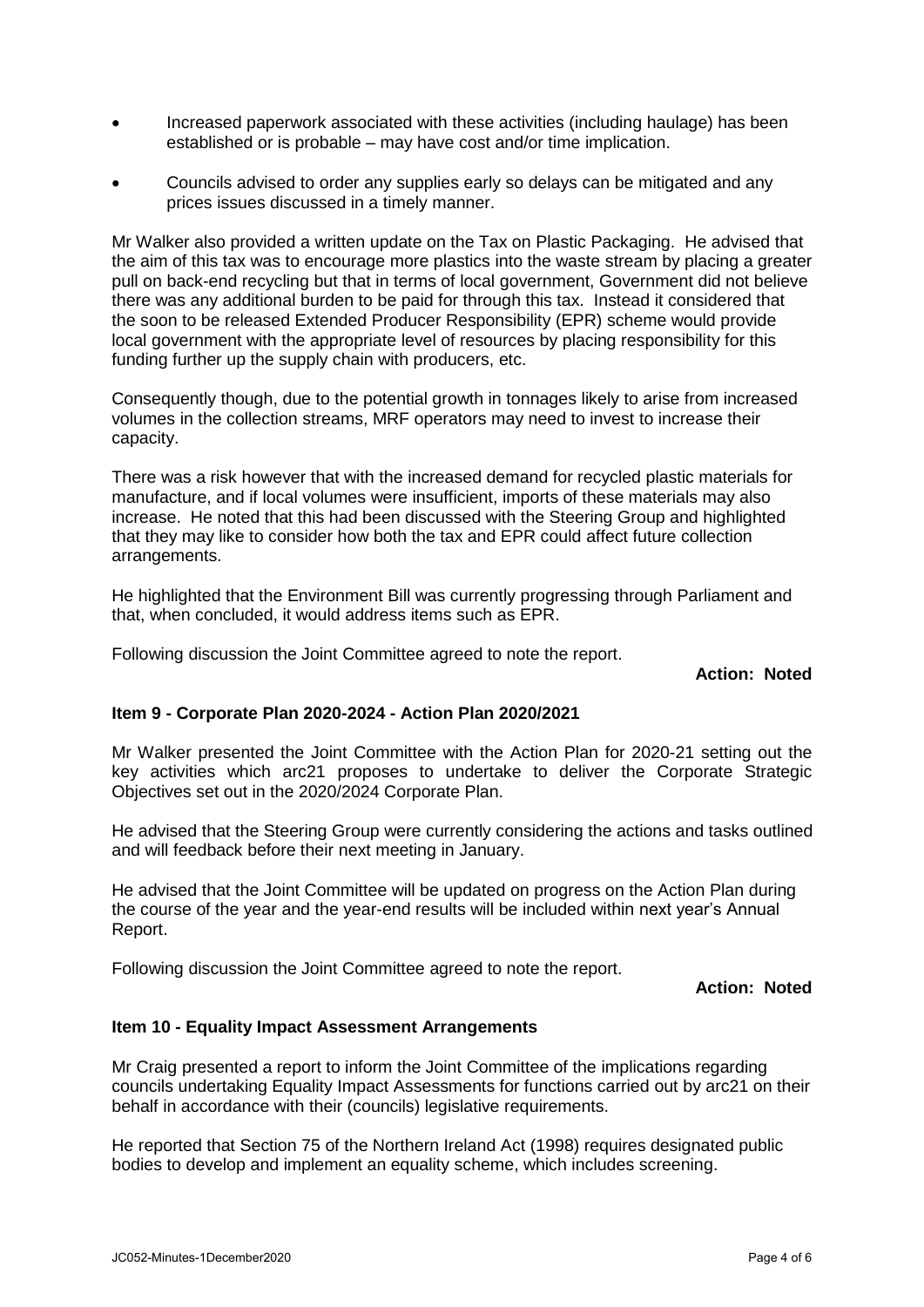arc21 is refreshing its HR policies and, as part of this, clarification was sought regarding our status and Section 75. The Equality Commission confirmed that arc21 is "*not designated*" and therefore there is no requirement to develop or implement an equality scheme.

This means the statutory duty therefore remains with the councils.

The Commission advises that where more than one public authority has equality policy responsibilities, they could work collaboratively but they still had to ensure that they complied with their own equality scheme commitments. The Commission considered it important that each of the councils are aware of their responsibilities and recommended that this matter should be raised with both the individual councils and the Joint Committee.

Mr Craig advised that this matter was drawn to the attention of the Steering Group officers in order that they could consider whether to take this matter up separately with their individual councils or, pending legal advice, whether it would request that arc21 take the appropriate steps to include this within our portfolio of services (acting as their agent for appropriate functions and services).

During discussions, the officers felt that they would take appropriate steps to ensure their council continued to comply with the provisions within their individual equality policy arising from arc21's regular services, but that they would revert to arc21 to assist in addressing more substantial matters, such as may arise from a refresh of the Waste Management Plan.

Following discussion the Joint Committee agreed to note the report.

#### **Action: Noted**

# **Item 11 - Council Covid-19 Waste Management Financial Losses**

Mr Craig presented a report to update the Joint Committee on the Waste Management Financial support sought from Government in regards to the losses being incurred by councils arising from the Covid-19 emergency.

He reported that the estimated additional costs due to the Covid-19 emergency is in the region of £21m. To date, DAERA has successfully secured £15.2m and engagement continues with regarding the processes for allocating the funds awarded to Councils, as well as continuing to lobby for the funding shortfall. The overall estimated shortfall of £5.8m relates to key activities councils have undertaken to ensure they could deliver their statutory waste management functions.

As previously advised, the shortfall has been elevated by the Finance Officers to SOLACE who wrote to DAERA and have recently received a reply. Councils were hopeful of a positive response but this was not forthcoming and engagement with DAERA continues. Notwithstanding this development, DAERA has also asked that councils now submit funding bids for the 2021/22 year.

As reported previously, the main impact of Covid has been with the textiles service with a reduction in the income achieved on this contract.

Following discussion the Joint Committee agreed to note the report.

**Action: Noted**